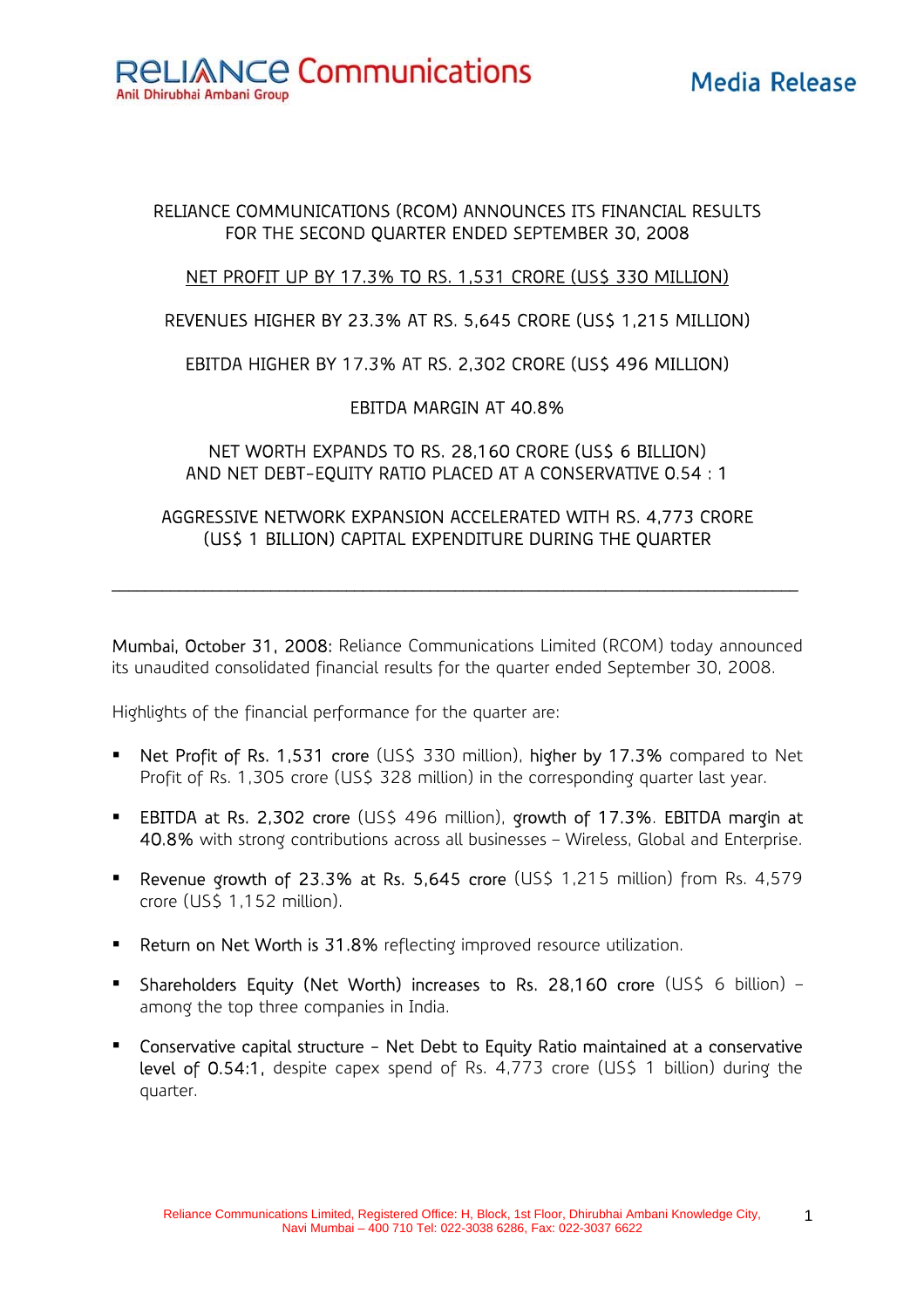#### CORPORATE DEVELOPMENTS

#### RCOM announced another unprecedented customer benefit "Lifetime Jaadu Pack"

RCOM announced another customer friendly innovative offer "Lifetime Jaadu Pack". This offer is available to all lifetime validity customers. The subscribers need to recharge once with Lifetime Jaadu pack worth Rs. 550 to avail the discounted tariff of Re. 0.5/min for all local calls and Re. 1/min for all STD calls. The offer is valid to all calls made to any network at anytime in the day.

#### Reliance Communications to offer free laptop with Reliance Internet Data Card

RCOM announced a strategic alliance with leading IT giants Acer, Asus, HCL, Intel, and Lenovo to offer branded laptops absolutely free with its hi-speed Internet data card service branded Reliance NetConnect. The initiative would offer a free laptop with unlimited Internet package with price as low as Rs. 1500 per month for two years with no hidden costs.

#### Launch of Reliance BIG TV

RCOM launched its DTH services "BIG TV" on 19 August 2008. BIG TV acquired 500,000 subscribers within 60 days of launch. This is the fastest ramp up ever achieved by any DTH operator in the world. BIG TV would be tapping into the existing customer base of Reliance ADA Group companies to rapidly gain market share. The subscribers can enjoy over 200 channels, 32 on-demand channels, which is highest in the industry. The product is available initially in 1 lakh retail outlets across 6,500 towns.

#### About Reliance Communications

Reliance Communications Limited founded by the late Shri. Dhirubhai H Ambani (1932-2002) is the flagship company of the Reliance Anil Dhirubhai Ambani Group. The Reliance Anil Dhirubhai Ambani Group currently has a net worth in excess of Rs. 63,000 crore (US\$ 14 billion), cash flows of Rs. 12,000 crore (US\$ 3 billion), net profit of Rs. 8,000 crore (US\$ 2 billion) and zero net debt.

Rated among "Asia's Top 5 Most Valuable Telecom Companies", Reliance Communications is India's foremost and truly integrated telecommunications service provider. The company, with a customer base of over 60 million including over 1.7 million individual overseas retail customers, ranks among the Top 10 Telecom companies in the world by number of customers in a single country. Reliance Communications corporate clientele includes 2,100 Indian and multinational corporations, and over 800 global, regional and domestic carriers.

Reliance Communications has established a pan-India, next generation, integrated (wireless and wireline), convergent (voice, data and video) digital network that is capable of supporting best-of-class services spanning the entire communications value chain, covering over 20,000 towns and 450,000 villages. Reliance Communications owns and operates the world's largest next generation IP enabled connectivity infrastructure, comprising over 175,000 kilometers of fibre optic cable systems in India, USA, Europe, Middle East and the Asia Pacific region.